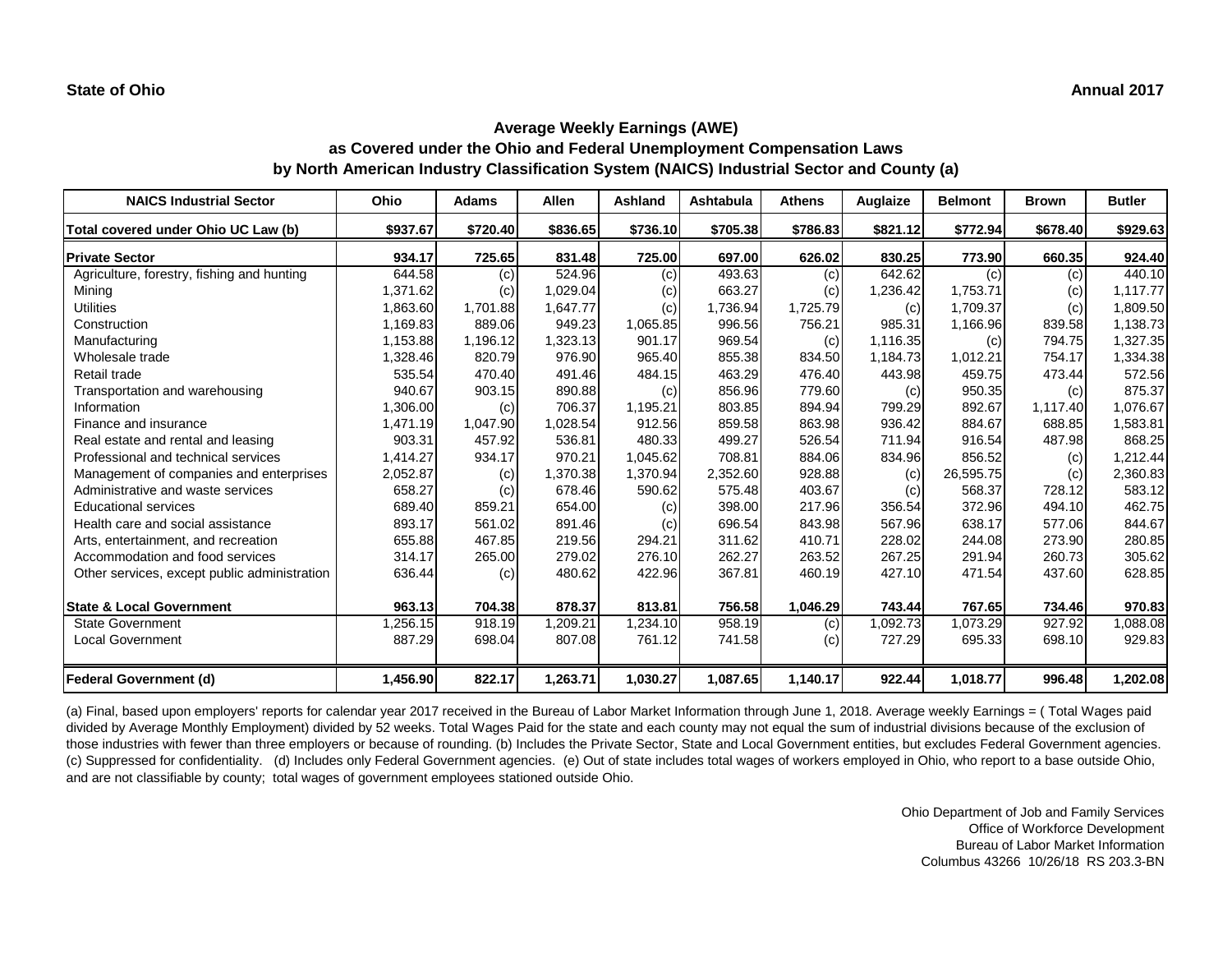| <b>NAICS Industrial Sector</b>               | Carroll  | Champaign | <b>Clark</b> | <b>Clermont</b> | <b>Clinton</b> | <b>Columbiana</b> | <b>Coshocton</b> | Crawford | Cuyahoga   | <b>Darke</b> |
|----------------------------------------------|----------|-----------|--------------|-----------------|----------------|-------------------|------------------|----------|------------|--------------|
| Total covered under Ohio UC Law (b)          | \$767.29 | \$786.81  | \$761.19     | \$818.94        | \$854.92       | \$689.15          | \$717.21         | \$721.15 | \$1,064.81 | \$757.27     |
| <b>Private Sector</b>                        | 785.23   | 797.75    | 757.29       | 811.27          | 865.56         | 679.27            | 714.60           | 710.88   | 1,067.69   | 758.63       |
| Agriculture, forestry, fishing and hunting   | 465.94   | (c)       | 767.29       | (c)             | (c)            | 471.04            | 693.25           | (c)      | 444.46     | (c)          |
| Mining                                       | 1,149.35 | (c)       | 2,148.52     | (c)             | (c)            | 951.67            | 1,121.13         | (c)      | 1,442.85   | (c)          |
| <b>Utilities</b>                             | 1,667.37 | (c)       | (c)          | 1,612.71        | (c)            | (c)               | 1,952.92         | (c)      | 1,793.19   | 1,693.37     |
| Construction                                 | 1,485.77 | 895.98    | 875.21       | 924.46          | 761.23         | 919.12            | 895.69           | 909.10   | 1,205.40   | 1,009.60     |
| Manufacturing                                | 837.46   | 1,062.15  | 1,007.13     | 1,103.56        | 1,053.56       | 837.37            | 958.35           | 842.71   | 1,245.63   | 937.29       |
| Wholesale trade                              | 809.71   | (c)       | (c)          | 1,413.48        | (c)            | (c)               | 683.90           | 829.67   | 1,390.85   | 965.85       |
| Retail trade                                 | 491.02   | 467.67    | 492.08       | 538.71          | 507.60         | 505.44            | 455.10           | 475.69   | 544.94     | 490.37       |
| Transportation and warehousing               | 1,030.48 | 708.12    | 993.38       | 1,034.06        | 1,107.81       | 948.29            | 805.75           | (c)      | 1,012.23   | 850.15       |
| Information                                  | 1,356.00 | 862.46    | 1,155.08     | (c)             | 953.81         | 937.00            | 729.48           | 634.67   | 1,365.15   | 780.96       |
| Finance and insurance                        | 681.04   | 930.79    | 894.02       | 1,273.92        | 1,071.85       | 882.25            | 834.67           | 1,122.52 | 1,741.88   | 1,028.44     |
| Real estate and rental and leasing           | 932.83   | 614.94    | 622.27       | 883.50          | 578.42         | 567.98            | 550.35           | 449.83   | 1,002.31   | 498.23       |
| Professional and technical services          | 862.21   | (c)       | 998.04       | 1,152.88        | 1,141.71       | 798.29            | (c)              | 607.90   | 1,540.27   | (c)          |
| Management of companies and enterprises      | 0.00     | (c)       | 1,613.81     | 1,668.81        | 1,601.33       | 1,211.52          | (c)              | (c)      | 2,288.92   | (c)          |
| Administrative and waste services            | 481.96   | 435.12    | 439.88       | 684.06          | 462.38         | 649.98            | 556.88           | (c)      | 717.12     | 704.81       |
| <b>Educational services</b>                  | 0.00     | 614.12    | 800.85       | 440.04          | (c)            | 452.85            | 514.33           | (c)      | 786.50     | 457.65       |
| Health care and social assistance            | 518.44   | 705.52    | 799.60       | 772.65          | (c)            | 687.98            | 539.46           | (c)      | 1,035.06   | 704.81       |
| Arts, entertainment, and recreation          | 283.81   | 265.40    | 328.44       | 346.50          | 314.77         | 220.50            | 255.54           | 216.67   | 1,314.23   | 220.92       |
| Accommodation and food services              | 246.81   | 247.87    | 278.54       | 307.29          | 292.73         | 248.71            | 240.04           | 240.96   | 351.31     | 236.83       |
| Other services, except public administration | 424.31   | 324.42    | 725.54       | (c)             | 763.15         | 576.44            | 404.65           | 355.69   | 670.60     | 300.06       |
| <b>State &amp; Local Government</b>          | 664.00   | 734.42    | 786.50       | 874.83          | 779.42         | 747.85            | 732.65           | 788.88   | 1,041.19   | 746.62       |
| <b>State Government</b>                      | 1,074.71 | 976.06    | 1,049.77     | 853.21          | 1,207.44       | 972.69            | 982.87           | 1,310.63 | 1,354.56   | 1,016.48     |
| <b>Local Government</b>                      | 648.62   | 727.62    | 779.75       | 877.58          | 750.88         | 729.48            | 724.62           | 750.65   | 1,023.10   | 740.31       |
| <b>Federal Government (d)</b>                | 897.96   | 907.08    | 1,191.25     | 1,341.31        | 1,297.96       | 1,286.88          | 1,002.40         | 936.12   | 1,493.77   | 1,001.88     |

(a) Final, based upon employers' reports for calendar year 2017 received in the Bureau of Labor Market Information through June 1, 2018. Average weekly Earnings = ( Total Wages paid divided by Average Monthly Employment) divided by 52 weeks. Total Wages Paid for the state and each county may not equal the sum of industrial divisions because of the exclusion of those industries with fewer than three employers or because of rounding. (b) Includes the Private Sector, State and Local Government entities, but excludes Federal Government agencies. (c) Suppressed for confidentiality. (d) Includes only Federal Government agencies. (e) Out of state includes total wages of workers employed in Ohio, who report to a base outside Ohio, and are not classifiable by county; total wages of government employees stationed outside Ohio.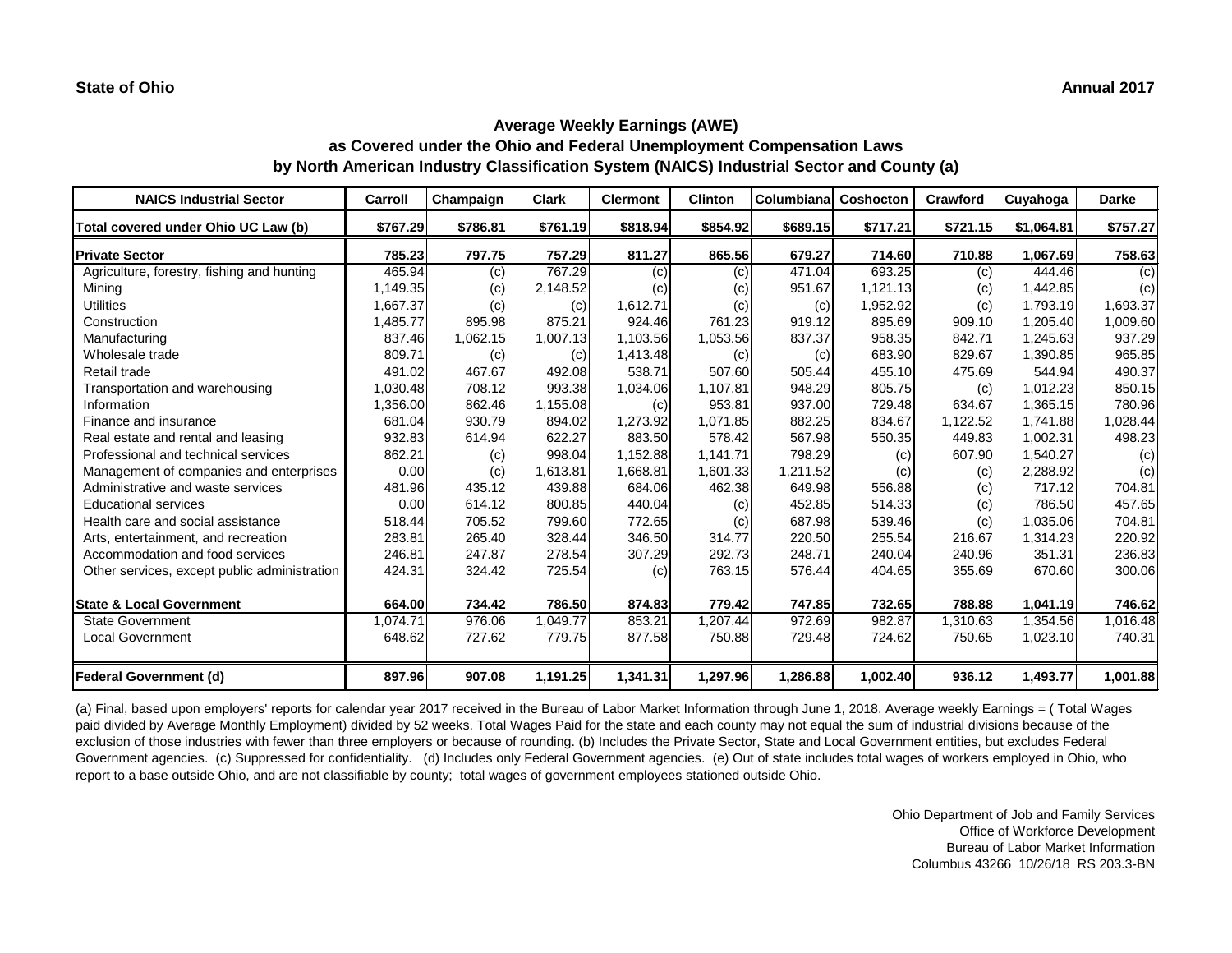| <b>NAICS Industrial Sector</b>               | <b>Defiance</b> | <b>Delaware</b> | <b>Erie</b> | <b>Fairfield</b> | <b>Fayette</b> | <b>Franklin</b> | <b>Fulton</b> | Gallia   | Geauga   | <b>Greene</b> |
|----------------------------------------------|-----------------|-----------------|-------------|------------------|----------------|-----------------|---------------|----------|----------|---------------|
| Total covered under Ohio UC Law (b)          | \$819.31        | \$1,033.23      | \$739.10    | \$739.46         | \$652.62       | \$1,044.62      | \$779.12      | \$685.87 | \$797.88 | \$865.77      |
| <b>Private Sector</b>                        | 824.33          | 1,035.62        | 716.17      | 714.12           | 634.27         | 1,009.13        | 791.23        | 688.96   | 795.63   | 838.40        |
| Agriculture, forestry, fishing and hunting   | 782.21          | (c)             | (c)         | 584.77           | 657.10         | 777.92          | (c)           | (c)      | (c)      | (c)           |
| Mining                                       | 0.00            | (c)             | (c)         | 596.37           | 0.00           | 1,496.87        | (c)           | (c)      | (c)      | (c)           |
| <b>Utilities</b>                             | (c)             | 1,438.48        | (c)         | 1,709.81         | (c)            | 2,049.13        | (c)           | 1,994.92 | (c)      | (c)           |
| Construction                                 | 868.62          | 1,131.90        | 911.75      | 939.29           | 1,079.15       | 1,267.12        | 1,077.44      | 765.50   | 1,005.60 | 953.87        |
| Manufacturing                                | 1,387.85        | 1,244.75        | 1,078.27    | 1,049.25         | 952.88         | 1,191.94        | 960.33        | 868.50   | 996.62   | 1,131.60      |
| Wholesale trade                              | (c)             | 1,380.83        | 1,050.42    | 1,089.52         | (c)            | 1,290.85        | 1,031.90      | 557.73   | 1,229.98 | 1,183.10      |
| Retail trade                                 | 510.54          | 513.71          | 508.17      | 481.02           | 398.04         | 596.71          | 487.92        | 462.46   | 516.81   | 479.94        |
| Transportation and warehousing               | 903.85          | 896.21          | (c)         | 1,459.15         | 749.33         | 1,039.88        | (c)           | 808.00   | (c)      | (c)           |
| Information                                  | 719.87          | 1,421.15        | 721.69      | 802.06           | 851.46         | 1,422.40        | 615.42        | 715.23   | 1,152.83 | 1,128.52      |
| Finance and insurance                        | 1,002.69        | 1,698.04        | 1,220.50    | 978.88           | 895.65         | 1,545.35        | 994.65        | 923.31   | 1,302.48 | 1,497.00      |
| Real estate and rental and leasing           | 498.50          | 820.96          | 532.83      | 704.31           | 588.04         | 968.63          | 672.48        | 592.56   | 880.23   | 675.69        |
| Professional and technical services          | 1,234.87        | 1,556.12        | 1,039.35    | 891.63           | (c)            | 1,529.13        | (c)           | (c)      | 1,147.44 | 1,649.50      |
| Management of companies and enterprises      | 745.62          | 1,985.38        | 1,181.62    | 1,624.08         | (c)            | 2,193.44        | (c)           | (c)      | 962.29   | 1,209.96      |
| Administrative and waste services            | 670.31          | 908.98          | 621.98      | 623.23           | 412.19         | 691.12          | 430.19        | 446.56   | 769.15   | 610.12        |
| <b>Educational services</b>                  | (c)             | 597.77          | 406.31      | 405.98           | (c)            | 738.56          | (c)           | (c)      | 648.60   | 787.69        |
| Health care and social assistance            | (c)             | 869.92          | 835.35      | 863.06           | (c)            | 900.06          | (c)           | (c)      | 703.54   | 809.37        |
| Arts, entertainment, and recreation          | 296.92          | 402.10          | 577.27      | 283.00           | 224.04         | 669.23          | 237.48        | 230.13   | 320.13   | 451.73        |
| Accommodation and food services              | 244.67          | 352.04          | 320.83      | 289.54           | 272.88         | 368.81          | 237.58        | 287.00   | 279.94   | 314.06        |
| Other services, except public administration | 395.56          | 602.46          | 482.27      | 581.88           | 448.08         | 782.08          | 462.00        | 602.85   | 578.50   | 511.96        |
| <b>State &amp; Local Government</b>          | 784.17          | 1,008.19        | 889.58      | 882.94           | 766.44         | 1,257.31        | 699.54        | 670.75   | 816.58   | 1,028.42      |
| <b>State Government</b>                      | 1,179.62        | 1,225.83        | 980.87      | 1,000.56         | 1,014.67       | 1,407.87        | 1,178.33      | 1,018.73 | 872.00   | (c)           |
| Local Government                             | 767.25          | 997.44          | 864.96      | 866.08           | 759.23         | 1,099.02        | 675.73        | 616.17   | 812.52   | (c)           |
| <b>Federal Government (d)</b>                | 1,000.65        | 1,131.67        | 1,318.94    | 1,160.38         | 982.83         | 1,420.19        | 917.63        | 991.25   | 989.73   | 1,743.21      |

(a) Final, based upon employers' reports for calendar year 2017 received in the Bureau of Labor Market Information through June 1, 2018. Average weekly Earnings = ( Total Wages paid divided by Average Monthly Employment) divided by 52 weeks. Total Wages Paid for the state and each county may not equal the sum of industrial divisions because of the exclusion of those industries with fewer than three employers or because of rounding. (b) Includes the Private Sector, State and Local Government entities, but excludes Federal Government agencies. (c) Suppressed for confidentiality. (d) Includes only Federal Government agencies. (e) Out of state includes total wages of workers employed in Ohio, who report to a base outside Ohio, and are not classifiable by county; total wages of government employees stationed outside Ohio.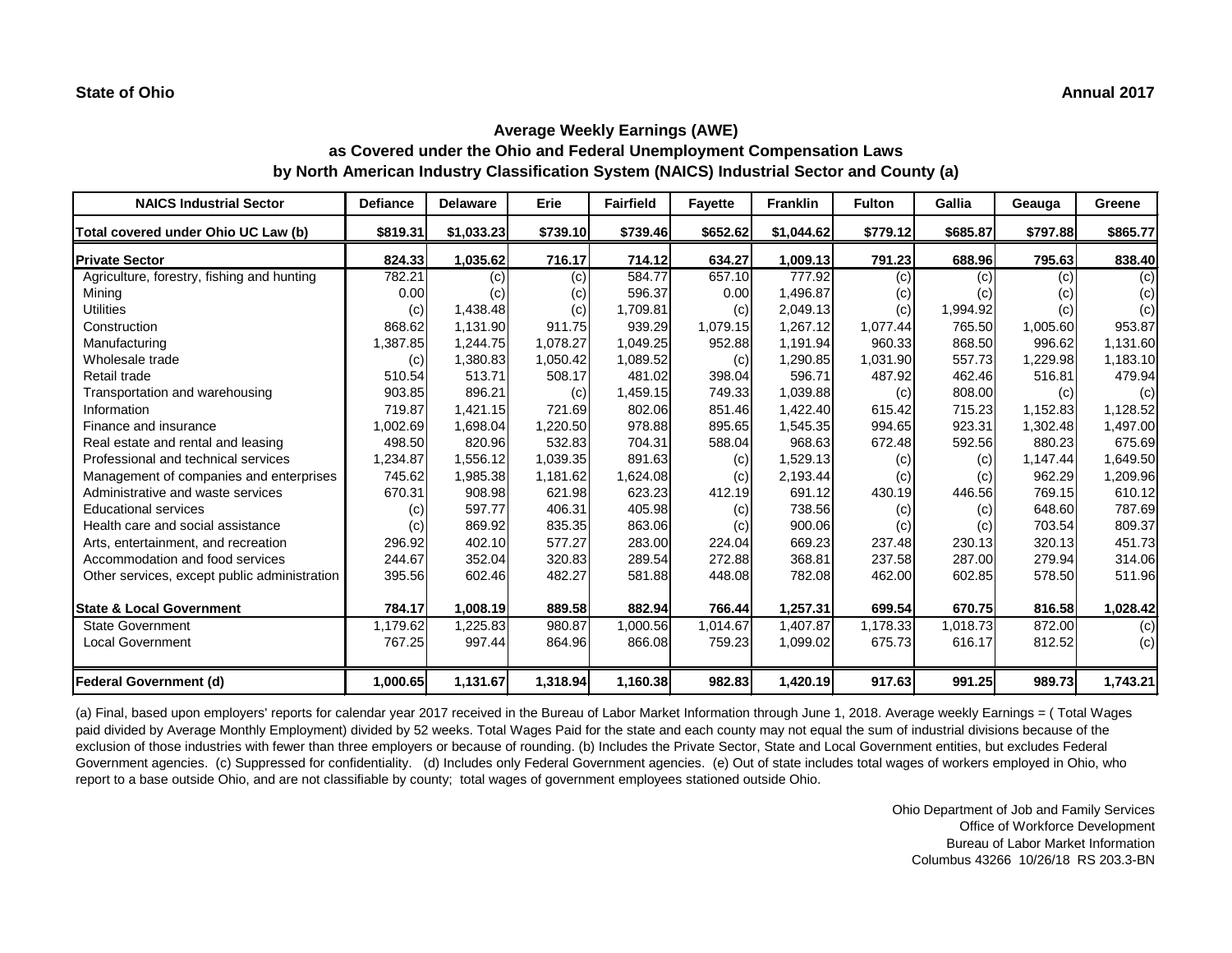| <b>NAICS Industrial Sector</b>               | <b>Guernsey</b> | <b>Hamilton</b> | <b>Hancock</b> | <b>Hardin</b> | <b>Harrison</b> | <b>Henry</b> | Highland | <b>Hocking</b> | <b>Holmes</b> | Huron    |
|----------------------------------------------|-----------------|-----------------|----------------|---------------|-----------------|--------------|----------|----------------|---------------|----------|
| Total covered under Ohio UC Law (b)          | \$770.58        | \$1,125.12      | \$947.23       | \$687.19      | \$880.88        | \$784.48     | \$655.10 | \$621.25       | \$726.56      | \$772.87 |
| <b>Private Sector</b>                        | 767.19          | 1,137.48        | 956.29         | 688.98        | 933.19          | 787.87       | 631.08   | 557.00         | 724.67        | 772.46   |
| Agriculture, forestry, fishing and hunting   | 732.98          | 647.00          | (c)            | 732.87        | (c)             | (c)          | 585.62   | (c)            | 613.08        | (c)      |
| Mining                                       | 1,099.48        | 1,362.71        | (c)            | 0.00          | (c)             | (c)          | 869.35   | (c)            | 797.90        | (c)      |
| <b>Utilities</b>                             | 1,590.98        | 1,831.90        | 1,602.87       | 1,497.46      | 941.37          | 1,096.81     | 1,296.35 | 364.44         | 1,024.73      | (c)      |
| Construction                                 | 1,265.29        | 1,181.83        | 1,070.52       | 651.23        | 1,279.42        | 1,123.06     | 739.37   | 725.77         | 862.00        | 1,275.92 |
| Manufacturing                                | 985.67          | 1,559.50        | 1,038.23       | 928.38        | 1,336.71        | 1,040.50     | 841.12   | 825.96         | 800.77        | 905.44   |
| Wholesale trade                              | 1,177.54        | 1,469.33        | 1,017.94       | 1,135.92      | 877.71          | 945.15       | 657.04   | 1,196.94       | 813.35        | (c)      |
| Retail trade                                 | 463.96          | 562.08          | 506.08         | 452.29        | 377.63          | 475.48       | 453.33   | 461.71         | 566.90        | 475.46   |
| Transportation and warehousing               | 949.12          | 887.50          | 1,177.00       | 929.38        | 1,180.92        | 813.25       | 665.48   | 868.10         | 977.69        | 981.67   |
| Information                                  | 597.48          | 1,639.42        | 766.25         | 486.44        | (c)             | 696.06       | 738.48   | 811.25         | 634.62        | 736.38   |
| Finance and insurance                        | 1,094.29        | 1,720.63        | 1,104.65       | 857.88        | 644.90          | 932.60       | 1,001.46 | 776.50         | 860.12        | 903.33   |
| Real estate and rental and leasing           | 587.21          | 1,083.85        | 709.38         | 491.46        | 730.50          | 677.69       | 573.96   | 536.56         | 616.77        | 585.96   |
| Professional and technical services          | 1,207.12        | 1,514.21        | 1,154.71       | 723.63        | (c)             | 864.77       | 671.69   | (c)            | 946.35        | (c)      |
| Management of companies and enterprises      | 1,419.12        | 2,265.33        | 2,963.06       | 0.00          | (c)             | 0.00         | 1,992.85 | (c)            | 1,042.88      | (c)      |
| Administrative and waste services            | 422.35          | 710.27          | 557.98         | 552.23        | 1,396.90        | 399.08       | 489.81   | 466.40         | 680.42        | 522.31   |
| <b>Educational services</b>                  | 203.96          | 640.33          | 914.50         | (c)           | 0.00            | 211.67       | 216.94   | 627.94         | (c)           | 343.10   |
| Health care and social assistance            | 701.25          | 1,052.96        | 888.85         | (c)           | 560.79          | 595.35       | 746.60   | 648.25         | (c)           | 864.79   |
| Arts, entertainment, and recreation          | 354.96          | 1,024.60        | 331.81         | 169.88        | 254.27          | 267.21       | 309.17   | 272.67         | 297.83        | 289.19   |
| Accommodation and food services              | 300.33          | 351.56          | 291.73         | 234.98        | 233.63          | 249.08       | 228.58   | 297.27         | 291.38        | 237.75   |
| Other services, except public administration | 425.77          | 864.69          | 496.23         | 382.90        | (c)             | 369.42       | 351.40   | 444.23         | 610.81        | 632.69   |
| <b>State &amp; Local Government</b>          | 790.96          | 991.56          | 825.71         | 678.08        | 652.94          | 767.98       | 740.37   | 812.44         | 748.40        | 775.92   |
| <b>State Government</b>                      | 1,077.35        | 1,026.92        | .267.13        | 1,022.40      | 1,168.92        | 1,035.54     | 993.10   | 1,149.25       | 1,069.48      | 1,130.73 |
| <b>Local Government</b>                      | 705.02          | 982.56          | 800.54         | 668.23        | 618.13          | 761.33       | 729.58   | 738.40         | 739.21        | 763.88   |
| <b>Federal Government (d)</b>                | 1,071.71        | 1,541.77        | 1,117.21       | 918.83        | 904.81          | 983.10       | 926.00   | 880.79         | 991.52        | 910.65   |

(a) Final, based upon employers' reports for calendar year 2017 received in the Bureau of Labor Market Information through June 1, 2018. Average weekly Earnings = ( Total Wages paid divided by Average Monthly Employment) divided by 52 weeks. Total Wages Paid for the state and each county may not equal the sum of industrial divisions because of the exclusion of those industries with fewer than three employers or because of rounding. (b) Includes the Private Sector, State and Local Government entities, but excludes Federal Government agencies. (c) Suppressed for confidentiality. (d) Includes only Federal Government agencies. (e) Out of state includes total wages of workers employed in Ohio, who report to a base outside Ohio, and are not classifiable by county; total wages of government employees stationed outside Ohio.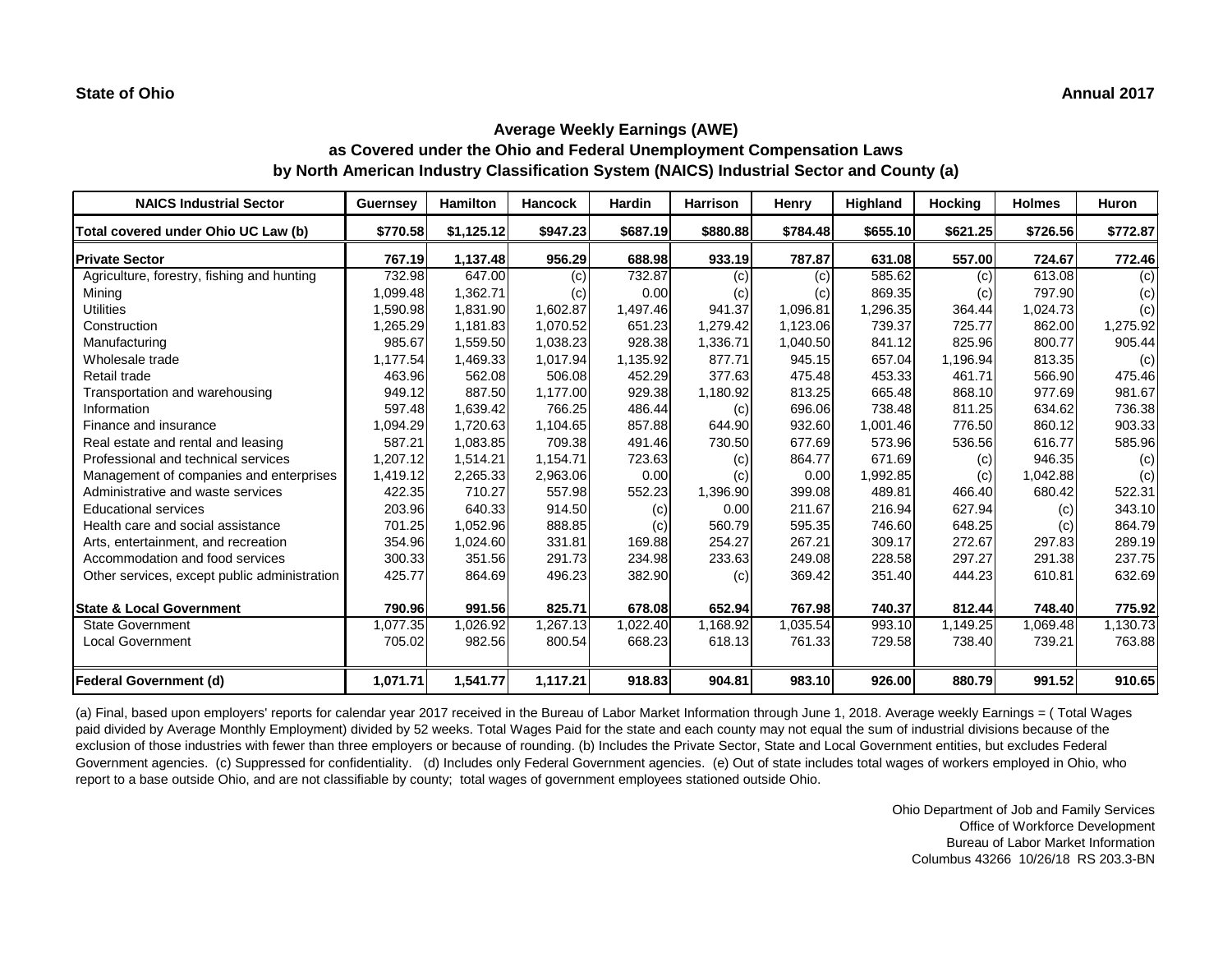| <b>NAICS Industrial Sector</b>               | <b>Jackson</b> | <b>Jefferson</b> | Knox     | Lake     | <b>Lawrence</b> | Licking  | Logan    | Lorain   | Lucas    | <b>Madison</b> |
|----------------------------------------------|----------------|------------------|----------|----------|-----------------|----------|----------|----------|----------|----------------|
| Total covered under Ohio UC Law (b)          | \$671.60       | \$771.98         | \$793.10 | \$854.67 | \$652.02        | \$780.40 | \$843.71 | \$794.19 | \$897.98 | \$804.13       |
| <b>Private Sector</b>                        | 654.23         | 786.83           | 808.25   | 851.73   | 625.00          | 764.58   | 855.23   | 784.88   | 879.92   | 764.98         |
| Agriculture, forestry, fishing and hunting   | 628.96         | 0.00             | 555.65   | 570.29   | 0.00            | 700.21   | 573.02   | (c)      | 522.48   | 645.10         |
| Mining                                       | 810.94         | 1,762.77         | 890.71   | 1,376.06 | (c)             | 832.31   | 1,274.96 | (c)      | 1,720.23 | 0.00           |
| <b>Utilities</b>                             | 1,463.35       | 2,053.48         | 1,422.81 | 2,251.42 | 1,341.19        | 1,527.58 | 1,237.81 | 1,663.21 | 1,861.21 | 0.00           |
| Construction                                 | 904.12         | 1,171.33         | 1,132.40 | 1,086.63 | 1,005.10        | 909.10   | 966.88   | 927.12   | 1,200.67 | 899.48         |
| Manufacturing                                | 783.60         | 1,328.65         | 1,229.52 | 1,236.29 | (c)             | 1,010.52 | 1,315.37 | 1,159.25 | 1,413.27 | 952.13         |
| Wholesale trade                              | 811.98         | 891.92           | 897.77   | 1,209.21 | 989.81          | 909.81   | 1,010.21 | 1,141.65 | 1,042.75 | 1,010.83       |
| Retail trade                                 | 439.77         | 469.21           | 490.08   | 506.62   | 443.12          | 554.19   | 506.42   | 494.85   | 518.17   | 571.13         |
| Transportation and warehousing               | 747.46         | 793.21           | 719.48   | 670.98   | 927.46          | 821.44   | 834.83   | 816.10   | 938.69   | 798.73         |
| Information                                  | 644.90         | 889.46           | 829.27   | 1,608.21 | 994.63          | 993.77   | 675.27   | 817.35   | 917.02   | 767.69         |
| Finance and insurance                        | 772.79         | 756.35           | 849.56   | 1,133.58 | 660.71          | 1,211.48 | 863.87   | 1,123.69 | 1,295.27 | 806.88         |
| Real estate and rental and leasing           | 535.56         | 567.02           | 551.90   | 858.04   | 790.62          | 652.73   | 652.90   | 620.29   | 1,267.15 | 619.92         |
| Professional and technical services          | 557.58         | (c)              | 861.44   | 1,139.92 | 773.37          | 1,294.29 | (c)      | 1,158.77 | 1,194.08 | (c)            |
| Management of companies and enterprises      | 515.08         | (c)              | 722.15   | 1,917.35 | 1,158.56        | 1,134.85 | (c)      | 1,776.12 | 1,655.56 | (c)            |
| Administrative and waste services            | 535.02         | 638.44           | 523.81   | 581.00   | 486.35          | 524.94   | 517.04   | 570.33   | 560.56   | 449.71         |
| <b>Educational services</b>                  | (c)            | (c)              | 884.63   | 478.77   | 275.83          | 1,119.06 | 330.67   | 875.67   | 541.79   | (c)            |
| Health care and social assistance            | (c)            | (c)              | 778.54   | 745.54   | 597.33          | 821.04   | 768.75   | 770.27   | 958.73   | (c)            |
| Arts, entertainment, and recreation          | 309.77         | 423.87           | 368.63   | 368.08   | 257.13          | 403.33   | 240.35   | 340.79   | 417.92   | 352.90         |
| Accommodation and food services              | 248.73         | 259.56           | 257.77   | 287.46   | 279.46          | 285.71   | 257.15   | 285.75   | 295.04   | 312.69         |
| Other services, except public administration | 369.00         | 413.44           | 447.54   | 598.71   | 571.85          | 704.87   | 549.06   | 561.17   | 539.48   | 524.25         |
| <b>State &amp; Local Government</b>          | 773.67         | 691.38           | 692.38   | 877.27   | 751.02          | 881.06   | 749.38   | 847.92   | 1,027.69 | 984.81         |
| <b>State Government</b>                      | 1,260.46       | 1,175.10         | 979.46   | 1,161.62 | 770.48          | 1,270.06 | 960.08   | 1,177.81 | 1,197.65 | ,201.38        |
| <b>Local Government</b>                      | 724.42         | 679.94           | 656.98   | 875.00   | 748.52          | 832.62   | 741.13   | 818.77   | 956.52   | 821.25         |
| Federal Government (d)                       | 956.85         | 1,014.62         | 1,042.25 | 1,169.88 | 1,016.69        | 1,331.35 | 1,155.69 | 2,091.37 | 1,281.44 | 1,081.33       |

(a) Final, based upon employers' reports for calendar year 2017 received in the Bureau of Labor Market Information through June 1, 2018. Average weekly Earnings = ( Total Wages paid divided by Average Monthly Employment) divided by 52 weeks. Total Wages Paid for the state and each county may not equal the sum of industrial divisions because of the exclusion of those industries with fewer than three employers or because of rounding. (b) Includes the Private Sector, State and Local Government entities, but excludes Federal Government agencies. (c) Suppressed for confidentiality. (d) Includes only Federal Government agencies. (e) Out of state includes total wages of workers employed in Ohio, who report to a base outside Ohio, and are not classifiable by county; total wages of government employees stationed outside Ohio.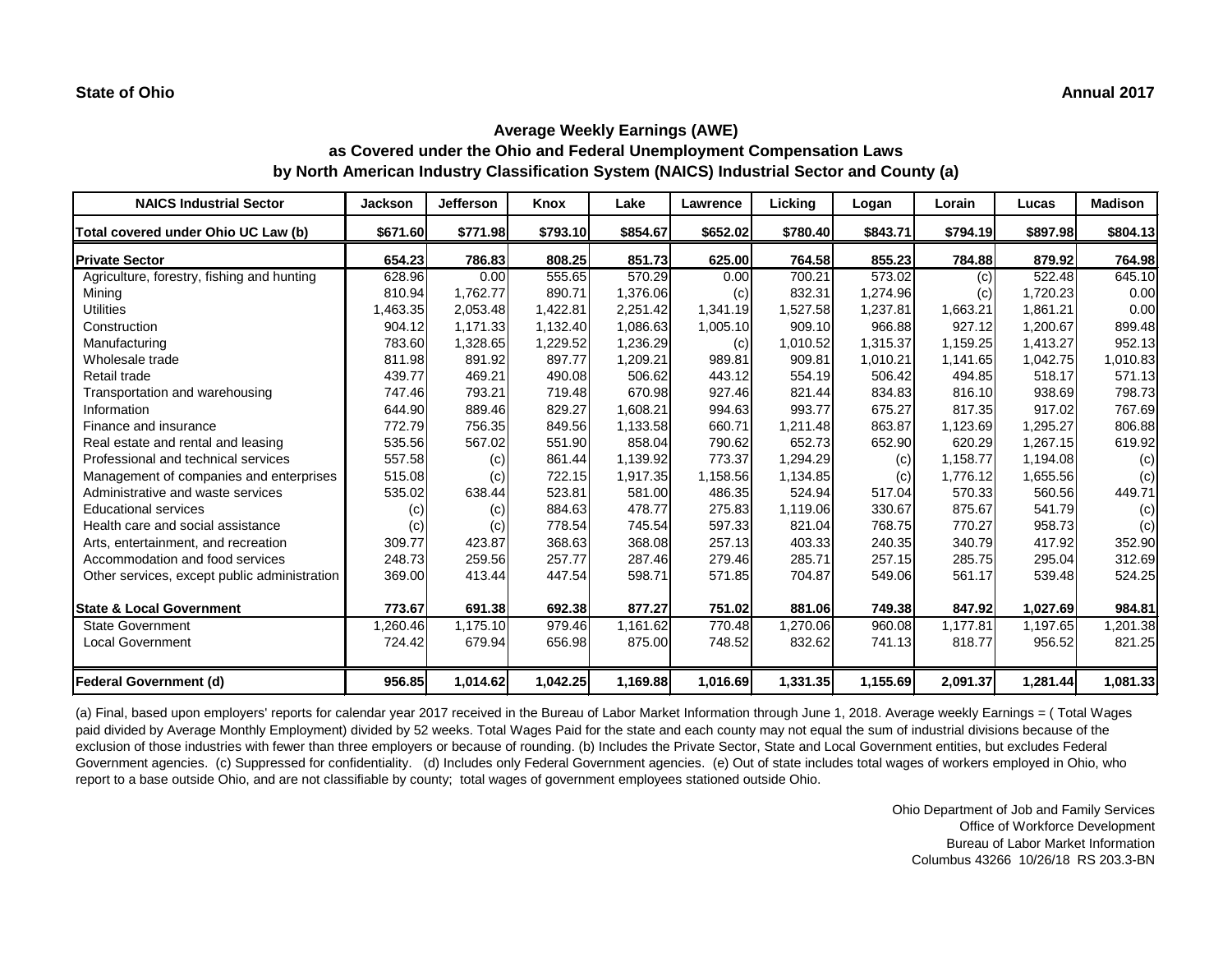| <b>NAICS Industrial Sector</b>               | <b>Mahoning</b> | <b>Marion</b> | <b>Medina</b> | <b>Meigs</b> | <b>Mercer</b> | Miami    | <b>Monroe</b> | Montgomery | <b>Morgan</b> | <b>Morrow</b> |
|----------------------------------------------|-----------------|---------------|---------------|--------------|---------------|----------|---------------|------------|---------------|---------------|
| Total covered under Ohio UC Law (b)          | \$732.96        | \$781.69      | \$807.08      | \$587.12     | \$752.00      | \$798.04 | \$627.85      | \$878.85   | \$696.98      | \$676.29      |
| <b>Private Sector</b>                        | 711.94          | 767.19        | 803.10        | 550.71       | 751.15        | 791.46   | 620.73        | 874.81     | 701.88        | 675.98        |
| Agriculture, forestry, fishing and hunting   | 647.25          | (c)           | 425.44        | 291.87       | (c)           | 629.56   | 332.48        | 841.87     | (c)           | 715.04        |
| Mining                                       | 1,416.71        | (c)           | 782.19        | 873.21       | (c)           | 1,074.92 | 885.35        | 1,152.60   | (c)           | 927.10        |
| <b>Utilities</b>                             | 1,804.69        | 1,916.92      | 1,961.67      | (c)          | (c)           | (c)      | 1,690.67      | 1,579.58   | (c)           | (c)           |
| Construction                                 | 1,094.88        | 940.65        | 1,191.21      | 809.12       | 1,011.62      | 999.90   | 869.48        | 1,069.60   | 790.50        | 760.69        |
| Manufacturing                                | 955.29          | 933.50        | 1,047.63      | 663.90       | 873.67        | 1,026.94 | 429.54        | 1,034.42   | 1,016.04      | 1,023.87      |
| Wholesale trade                              | 1,055.77        | 1,122.52      | 1,177.35      | (c)          | (c)           | (c)      | 1,470.08      | 1,185.54   | (c)           | 1,010.69      |
| Retail trade                                 | 509.10          | 517.71        | 517.81        | 482.87       | 516.63        | 534.15   | 394.56        | 520.13     | 389.60        | 473.25        |
| Transportation and warehousing               | 788.90          | 911.08        | 848.69        | 660.19       | 960.08        | 812.15   | 977.15        | 886.92     | 368.23        | (c)           |
| Information                                  | 992.17          | 1,236.06      | 982.96        | (c)          | 663.40        | 568.56   | (c)           | 1,343.58   | 620.08        | 912.79        |
| Finance and insurance                        | 1,141.25        | 1,093.87      | 1,212.27      | 680.35       | 1,018.88      | 1,051.73 | 676.92        | 1,168.52   | 607.92        | 852.48        |
| Real estate and rental and leasing           | 654.08          | 660.21        | 691.65        | 706.10       | 653.02        | 731.79   | 566.65        | 854.25     | 239.75        | 559.85        |
| Professional and technical services          | 1,022.13        | 785.42        | 1,045.87      | (c)          | 883.73        | (c)      | 684.54        | 1,354.52   | 1,036.98      | (c)           |
| Management of companies and enterprises      | 1,128.62        | 1,253.44      | 1,458.77      | (c)          | (c)           | (c)      | 0.00          | 1,509.33   | 0.00          | (c)           |
| Administrative and waste services            | 601.33          | 499.15        | 662.15        | 477.90       | (c)           | 496.83   | 736.38        | 571.33     | 749.46        | 600.04        |
| <b>Educational services</b>                  | 493.08          | 338.46        | 446.38        | (c)          | (c)           | 552.19   | (c)           | 853.90     | 0.00          | 1,291.38      |
| Health care and social assistance            | 746.81          | 890.63        | 666.60        | (c)          | (c)           | 769.08   | (c)           | 988.27     | 601.54        | 592.04        |
| Arts, entertainment, and recreation          | 331.21          | 306.67        | 303.21        | 0.00         | 304.88        | 297.38   | 159.42        | 426.08     | (c)           | 297.92        |
| Accommodation and food services              | 277.27          | 279.31        | 282.17        | 264.79       | 244.04        | 285.92   | 219.63        | 309.06     | (c)           | 222.96        |
| Other services, except public administration | 495.25          | 440.48        | 512.63        | (c)          | 408.44        | 525.31   | (c)           | 564.88     | 313.46        | 500.81        |
| <b>State &amp; Local Government</b>          | 873.83          | 861.02        | 838.94        | 674.81       | 757.98        | 848.65   | 645.23        | 912.56     | 680.46        | 677.15        |
| <b>State Government</b>                      | 1,172.94        | 1,150.56      | 1,080.19      | 886.81       | 885.50        | 1,232.79 | 1,003.58      | 1,393.56   | 981.54        | 1,159.25      |
| Local Government                             | 794.90          | 794.67        | 834.79        | 665.17       | 748.29        | 838.08   | 626.54        | 890.12     | 649.77        | 655.60        |
| Federal Government (d)                       | 1,245.58        | 1,093.37      | 1,184.19      | 957.19       | 1,033.27      | 1,067.15 | 905.98        | 1,426.29   | 919.06        | 894.88        |

(a) Final, based upon employers' reports for calendar year 2017 received in the Bureau of Labor Market Information through June 1, 2018. Average weekly Earnings = ( Total Wages paid divided by Average Monthly Employment) divided by 52 weeks. Total Wages Paid for the state and each county may not equal the sum of industrial divisions because of the exclusion of those industries with fewer than three employers or because of rounding. (b) Includes the Private Sector, State and Local Government entities, but excludes Federal Government agencies. (c) Suppressed for confidentiality. (d) Includes only Federal Government agencies. (e) Out of state includes total wages of workers employed in Ohio, who report to a base outside Ohio, and are not classifiable by county; total wages of government employees stationed outside Ohio.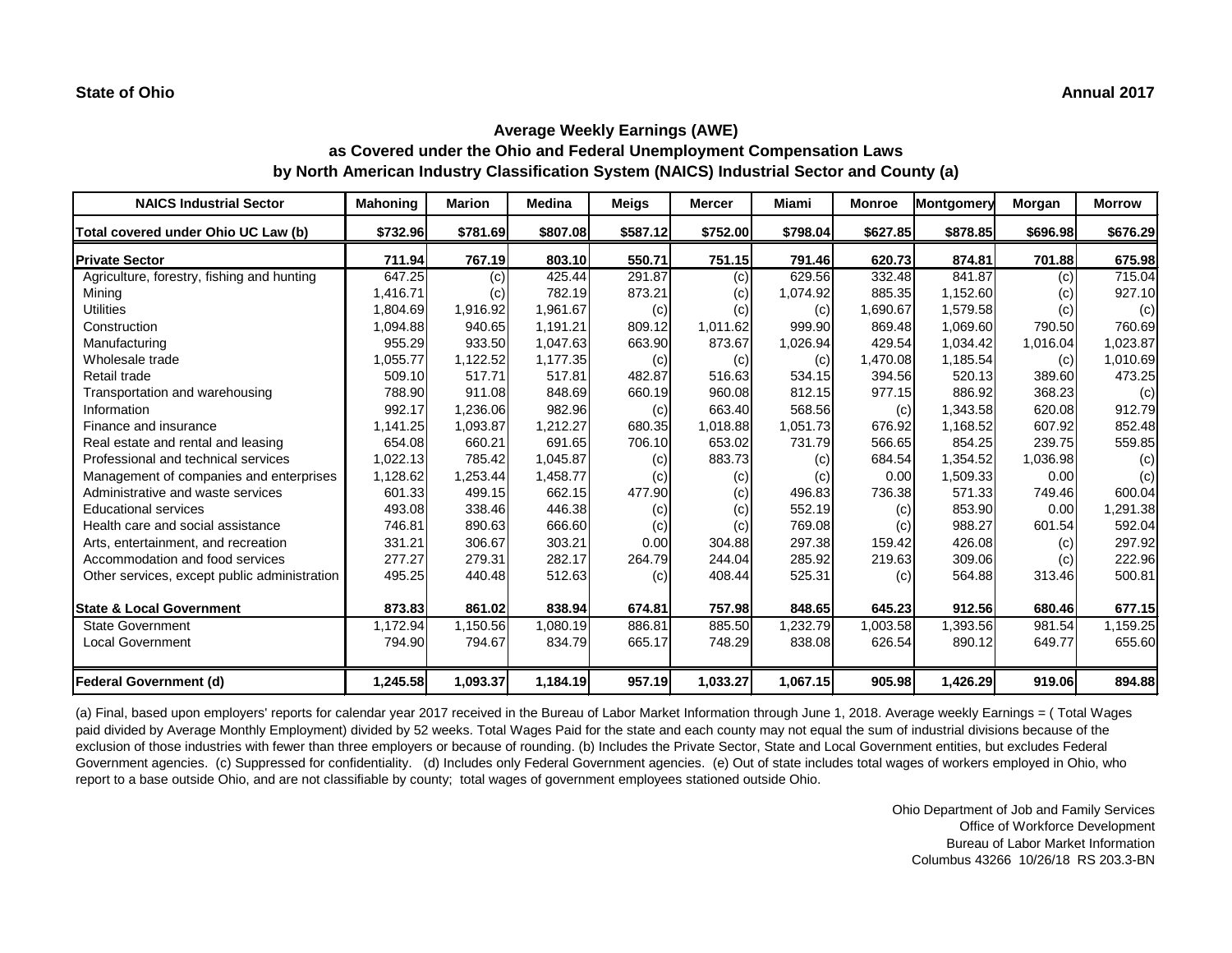| <b>NAICS Industrial Sector</b>               | <b>Muskingum</b> | <b>Noble</b> | <b>Ottawa</b> | Paulding | Perry    | <b>Pickaway</b> | <b>Pike</b> | Portage  | Preble   | Putnam   |
|----------------------------------------------|------------------|--------------|---------------|----------|----------|-----------------|-------------|----------|----------|----------|
| Total covered under Ohio UC Law (b)          | \$744.19         | \$731.88     | \$775.23      | \$678.60 | \$734.96 | \$845.29        | \$917.31    | \$837.13 | \$693.19 | \$715.12 |
| <b>Private Sector</b>                        | 745.58           | 664.23       | 776.71        | 678.13   | 753.31   | 796.87          | 945.69      | 803.46   | 694.85   | 717.02   |
| Agriculture, forestry, fishing and hunting   | 451.85           | 0.00         | 551.40        | (c)      | 611.77   | (c)             | (c)         | 574.85   | (c)      | (c)      |
| Mining                                       | 1,523.96         | 1,098.25     | 1,226.83      | (c)      | 938.06   | (c)             | (c)         | 1,175.92 | (c)      | (c)      |
| <b>Utilities</b>                             | 1,765.27         | 309.58       | (c)           | (c)      | 1,696.19 | 1,586.52        | (c)         | (c)      | (c)      | (c)      |
| Construction                                 | 878.92           | 877.13       | 993.19        | 792.23   | 1,991.37 | 1,032.17        | 1,354.85    | 1,128.73 | 815.29   | 855.69   |
| Manufacturing                                | 1,000.44         | 1,057.56     | 1,088.44      | 814.58   | 939.06   | 1,283.38        | 609.92      | 1,057.33 | 1,074.40 | 971.54   |
| Wholesale trade                              | 1,023.25         | 640.00       | (c)           | (c)      | 498.25   | 1,075.67        | (c)         | 1,389.21 | (c)      | 938.42   |
| Retail trade                                 | 489.79           | 399.15       | 511.25        | 419.10   | 440.23   | 507.33          | 434.56      | 502.17   | 404.90   | 442.71   |
| Transportation and warehousing               | 874.15           | 987.56       | 703.27        | 730.52   | 693.10   | 1,123.90        | 646.19      | (c)      | 780.85   | (c)      |
| Information                                  | 697.79           | 661.98       | 684.67        | 481.19   | 913.98   | 777.71          | 666.94      | 983.90   | 732.23   | 900.54   |
| Finance and insurance                        | 1,021.42         | 945.17       | 1,010.52      | 825.88   | 725.48   | 930.42          | 777.75      | 1,049.63 | 771.63   | 948.06   |
| Real estate and rental and leasing           | 601.19           | 315.29       | 606.63        | 398.67   | 291.56   | 559.60          | 658.90      | 601.48   | 480.19   | 673.79   |
| Professional and technical services          | 1,253.35         | 1,118.81     | 843.48        | 748.63   | 839.19   | (c)             | (c)         | 1,189.60 | (c)      | 887.54   |
| Management of companies and enterprises      | 955.73           | (c)          | 1,240.12      | 0.00     | 1,456.50 | (c)             | (c)         | 1,404.94 | (c)      | 0.00     |
| Administrative and waste services            | 637.90           | (c)          | 663.58        | 620.19   | 903.44   | 548.63          | 1,639.19    | 592.60   | 464.54   | 576.37   |
| <b>Educational services</b>                  | (c)              | 0.00         | (c)           | (c)      | (c)      | (c)             | (c)         | 671.15   | 367.92   | (c)      |
| Health care and social assistance            | (c)              | 380.10       | (c)           | (c)      | (c)      | (c)             | (c)         | 645.27   | 504.40   | (c)      |
| Arts, entertainment, and recreation          | 278.69           | (c)          | 545.77        | (c)      | 195.37   | 300.02          | (c)         | 358.13   | 252.67   | 311.77   |
| Accommodation and food services              | 281.83           | (c)          | 349.02        | (c)      | 232.67   | 293.71          | (c)         | 288.15   | 252.87   | 194.67   |
| Other services, except public administration | 509.62           | 381.04       | 747.62        | 498.69   | 350.73   | 345.08          | 454.06      | 514.42   | 403.46   | 283.54   |
| <b>State &amp; Local Government</b>          | 736.25           | 875.40       | 767.06        | 680.50   | 682.04   | 967.44          | 746.25      | 969.92   | 684.67   | 702.69   |
| <b>State Government</b>                      | 916.50           | 1,091.48     | 1,000.23      | 936.10   | 1,080.15 | 1,178.37        | 903.50      | (c)      | 916.48   | 1,087.75 |
| Local Government                             | 723.35           | 663.67       | 747.71        | 671.60   | 671.48   | 852.17          | 735.52      | (c)      | 674.54   | 692.98   |
| <b>Federal Government (d)</b>                | 1,090.87         | 792.33       | 1,379.02      | 836.85   | 868.65   | 993.10          | 1,339.90    | 1,134.12 | 932.00   | 922.67   |

(a) Final, based upon employers' reports for calendar year 2017 received in the Bureau of Labor Market Information through June 1, 2018. Average weekly Earnings = ( Total Wages paid divided by Average Monthly Employment) divided by 52 weeks. Total Wages Paid for the state and each county may not equal the sum of industrial divisions because of the exclusion of those industries with fewer than three employers or because of rounding. (b) Includes the Private Sector, State and Local Government entities, but excludes Federal Government agencies. (c) Suppressed for confidentiality. (d) Includes only Federal Government agencies. (e) Out of state includes total wages of workers employed in Ohio, who report to a base outside Ohio, and are not classifiable by county; total wages of government employees stationed outside Ohio.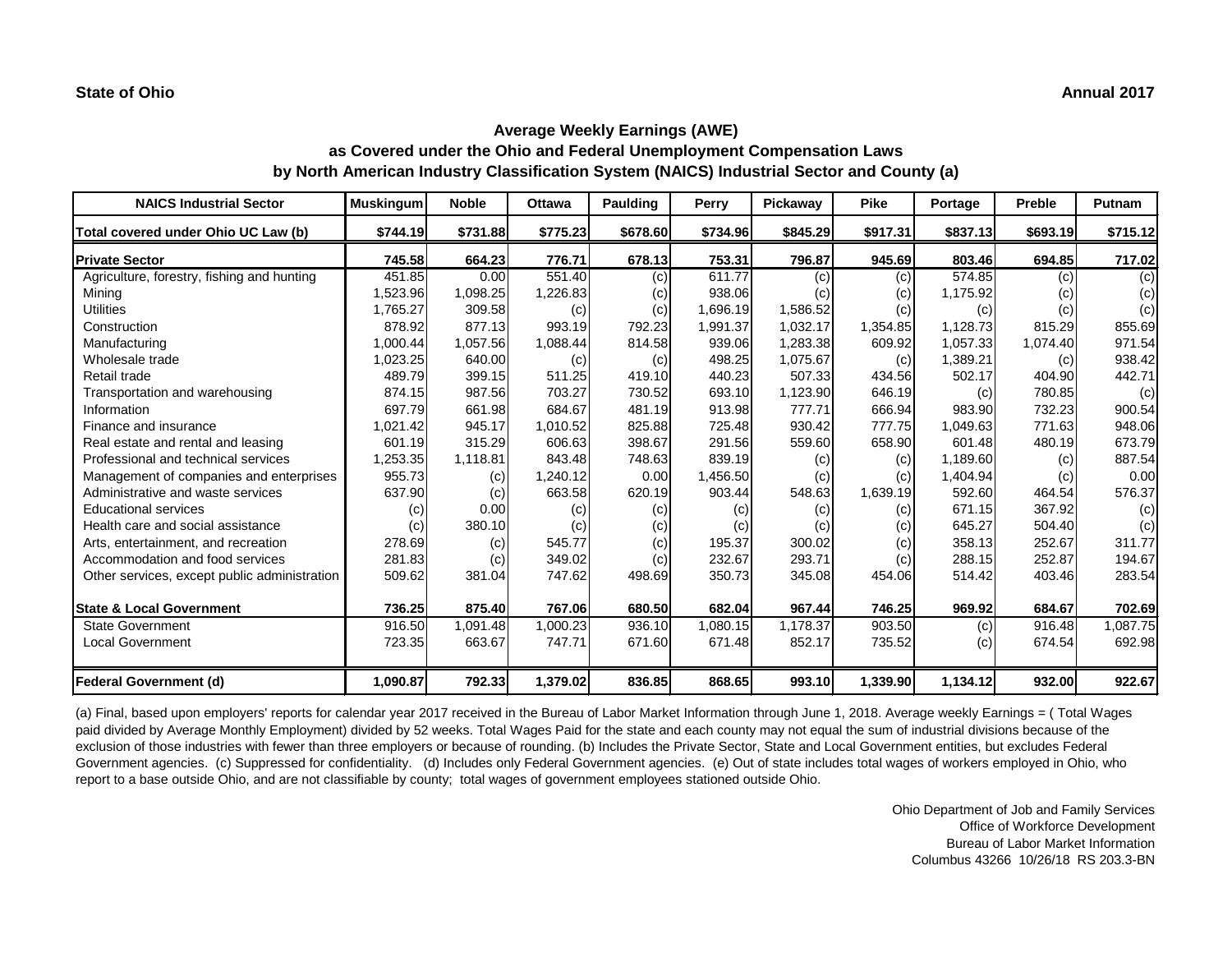| <b>NAICS Industrial Sector</b>               | <b>Richland</b> | <b>Ross</b> | <b>Sandusky</b> | <b>Scioto</b> | <b>Seneca</b> | <b>Shelby</b> | <b>Stark</b> | <b>Summit</b> | <b>Trumbull</b> | <b>Tuscarawas</b> |
|----------------------------------------------|-----------------|-------------|-----------------|---------------|---------------|---------------|--------------|---------------|-----------------|-------------------|
| Total covered under Ohio UC Law (b)          | \$726.37        | \$807.69    | \$767.92        | \$707.13      | \$694.33      | \$948.85      | \$783.60     | \$923.98      | \$765.17        | \$765.10          |
| <b>Private Sector</b>                        | 706.02          | 790.15      | 762.38          | 675.79        | 685.12        | 960.06        | 780.62       | 917.50        | 755.31          | 765.10            |
| Agriculture, forestry, fishing and hunting   | (c)             | 575.77      | (c)             | (c)           | 599.06        | 713.21        | 607.58       | 355.19        | 596.52          | 580.60            |
| Mining                                       | (c)             | 735.08      | (c)             | (c)           | 1,075.21      | 0.00          | 1,299.52     | 1,330.96      | 833.63          | 1,350.10          |
| <b>Utilities</b>                             | (c)             | 1,544.27    | 1,843.67        | 1,462.85      | 1,500.85      | (c)           | 1,763.67     | 1,797.65      | (c)             | 1,334.37          |
| Construction                                 | 999.40          | 789.46      | 966.92          | 802.10        | 974.67        | 1,123.25      | 1,160.02     | 1,104.08      | 960.19          | 1,692.65          |
| Manufacturing                                | 964.00          | 1,284.15    | 947.79          | 984.79        | 927.65        | 1,183.96      | 1,087.98     | 1,066.15      | 1,291.15        | 952.96            |
| Wholesale trade                              | 928.27          | 902.54      | 915.52          | 764.71        | 912.04        | 899.73        | 1,019.87     | 1,231.04      | (c)             | 927.73            |
| Retail trade                                 | 489.92          | 488.10      | 509.31          | 512.88        | 521.17        | 507.46        | 496.21       | 583.21        | 502.52          | 472.83            |
| Transportation and warehousing               | (c)             | 890.85      | 855.94          | 638.40        | 820.31        | (c)           | 822.23       | 913.69        | 908.77          | 879.96            |
| Information                                  | 944.42          | 1,042.33    | 807.87          | 734.38        | 424.73        | 1,039.98      | 793.38       | 1,302.44      | 798.90          | 800.21            |
| Finance and insurance                        | 938.81          | 933.23      | 915.56          | 817.21        | 1,012.35      | 1,060.54      | 1,079.52     | 1,355.87      | 957.00          | 921.98            |
| Real estate and rental and leasing           | 653.46          | 536.13      | 739.13          | 556.52        | 616.23        | 811.08        | 737.79       | 796.92        | 672.88          | 738.52            |
| Professional and technical services          | 912.06          | 659.02      | 750.04          | 1,108.85      | (c)           | (c)           | 1,251.87     | 1,270.21      | 717.40          | 1,011.54          |
| Management of companies and enterprises      | 1,922.98        | 1,226.85    | 1,486.29        | 862.38        | (c)           | (c)           | 1,566.65     | 1,875.69      | 1,519.06        | 771.52            |
| Administrative and waste services            | 474.42          | 457.13      | 740.96          | 480.17        | 529.29        | 583.44        | 600.79       | 601.33        | 553.37          | 565.85            |
| <b>Educational services</b>                  | 378.35          | 374.27      | (c)             | 378.90        | 606.17        | 380.02        | 529.33       | 590.56        | 536.81          | 298.02            |
| Health care and social assistance            | 792.69          | 968.65      | (c)             | 792.67        | 612.75        | 793.00        | 815.17       | 906.98        | 732.08          | 665.50            |
| Arts, entertainment, and recreation          | 259.06          | 306.40      | 314.79          | 346.00        | 203.69        | 226.00        | 378.06       | 431.40        | 245.13          | 291.10            |
| Accommodation and food services              | 276.12          | 290.04      | 259.48          | 278.48        | 237.35        | 244.75        | 289.29       | 293.21        | 265.77          | 255.94            |
| Other services, except public administration | 425.42          | 402.04      | 452.73          | 515.02        | 397.77        | 488.69        | 502.52       | 604.50        | 511.73          | 524.25            |
| <b>State &amp; Local Government</b>          | 854.79          | 886.54      | 812.38          | 832.77        | 755.77        | 828.15        | 807.02       | 984.38        | 828.94          | 765.02            |
| <b>State Government</b>                      | 1,137.87        | 1,090.37    | 1,037.08        | 1,008.13      | 999.42        | 1,296.98      | 1,169.13     | 1,215.40      | 1,125.79        | 999.46            |
| <b>Local Government</b>                      | 778.83          | 779.88      | 804.13          | 757.65        | 726.12        | 783.92        | 777.21       | 939.15        | 800.00          | 737.81            |
| Federal Government (d)                       | 1,207.25        | 1,312.81    | 999.81          | 1,082.79      | 913.25        | 963.44        | 1,196.46     | 1,326.13      | 1,072.83        | 1,073.65          |

(a) Final, based upon employers' reports for calendar year 2017 received in the Bureau of Labor Market Information through June 1, 2018. Average weekly Earnings = ( Total Wages paid divided by Average Monthly Employment) divided by 52 weeks. Total Wages Paid for the state and each county may not equal the sum of industrial divisions because of the exclusion of those industries with fewer than three employers or because of rounding. (b) Includes the Private Sector, State and Local Government entities, but excludes Federal Government agencies. (c) Suppressed for confidentiality. (d) Includes only Federal Government agencies. (e) Out of state includes total wages of workers employed in Ohio, who report to a base outside Ohio, and are not classifiable by county; total wages of government employees stationed outside Ohio.